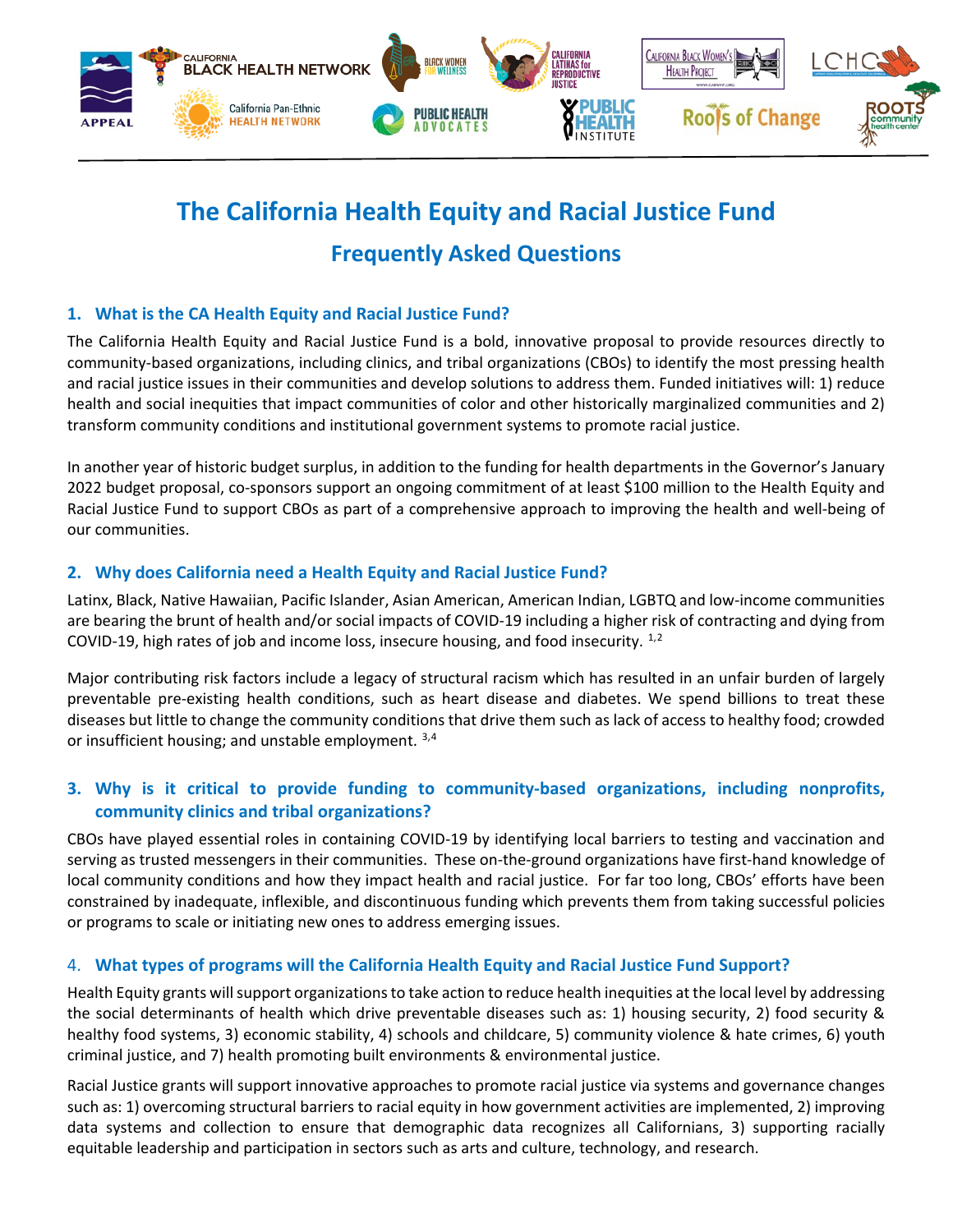The range of allowable uses is intentionally broad. The health and social impacts of COVID-19 at a community level are not wholly reflected in statewide data sets. Local needs assessments are critical tools for community leaders to identify the most pressing inequities in their communities and tailor best practices to local circumstances.

#### **5. What types of organizations will be eligible for funding?**

Nonprofit organizations, community clinics, and tribal organizations which focus exclusively on American Indian and Alaska Native populations will be eligible to apply for funds.

#### 6. **How will funds be distributed?**

Health equity grants shall be awarded to eligible applicants from specific geographic areas based on elevated rates of death from COVID-19 and high risk of other health inequities evidenced by social and environmental indicators of health. Grants will be awarded to initiatives that focus on populations that experience the highest rates of health and social inequities. At least one area in every region of CA shall be selected.

Racial justice grants shall be awarded to applicants that: demonstrate meaningful engagement with disproportionately impacted communities, have a direct impact of racial equity, and demonstrate equitable practices in design and implementation including in staffing, contracting, and targeting beneficiaries. Both programs will set aside a portion of funds for small CBOs.

#### **7. How will the Fund be overseen?**

An Oversight and Accountability Committee with diverse representation will be established to collaborate with California Department of Public Health's Office of Healthy Equity (OHE) in guiding the distribution, implementation, and assessment of impact of local and regional grants dispersed by the Fund. All grantees from the same geographic area will be required to participate in local collaboratives that include their local health departments to ensure coordination of efforts.

# **8. How will the impacts of the Fund be measured?**

OHE will contract with an independent entity to collect data and measure the impact of initiatives in each of the targeted areas. The entity will provide technical assistance to grantees to develop continuous quality improvement strategies to achieve measurable improvements in the effectiveness of funded projects. Best practices in community-based participatory research will be incorporated in collecting and analyzing information from grantees to ensure accountability and determine effectiveness of projects. Evaluation results will be compiled annually and presented to the Oversight Committee.

For more information, contact Tracey Rattray: [tracey.rattray@phi.org,](mailto:tracey.rattray@phi.org) 510-301-8981

3/15/22

<span id="page-1-0"></span><sup>1</sup> https://covid19.ca.gov/equity/

<span id="page-1-1"></span><sup>2</sup> https://williamsinstitute.law.ucla.edu/wp-content/uploads/LGBT-COVID-CA-Health-May-2020.pdf

<span id="page-1-2"></span><sup>3</sup> https://www.healthypeople.gov/2020/topics-objectives/topic/social-determinants-of-health

<span id="page-1-3"></span><sup>4</sup> https://www.cdc.gov/healthequity/racism-disparities/index.html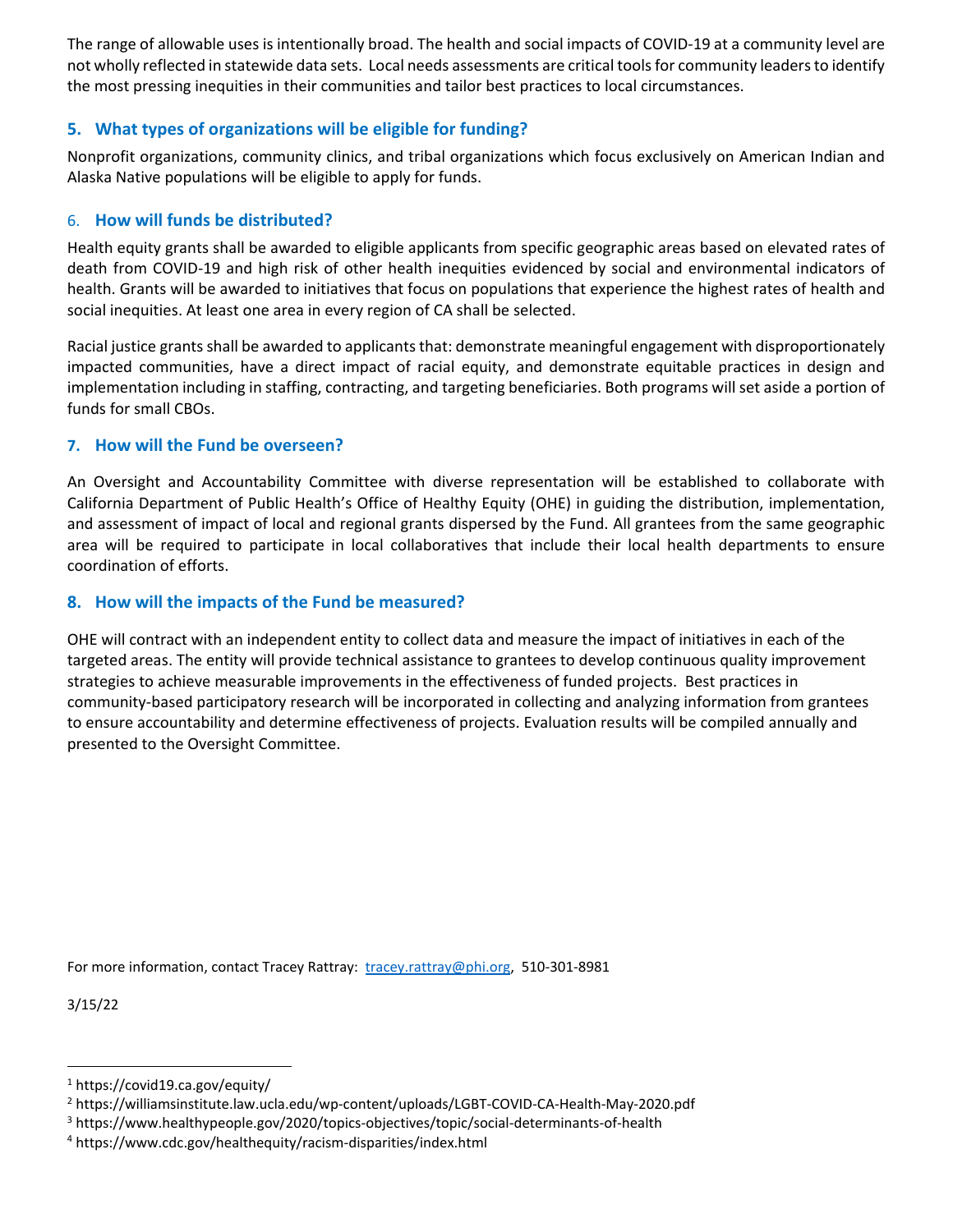# **The following organizations have signed on in support of the Health Equity and Racial Justice Fund**

Abrazar, Inc. Access Reproductive Justice Albie Aware Breast Cancer Foundation Alcohol Justice Alliance for a Better Community AltaMed Health Services American Heart Association API Equality-LA APLA Health APTP SAC Asian Pacific Partners for Empowerment, Advocacy and Leadership (APPEAL) Asian Resources, Inc. Asian Youth Center BANJ Health Center Inc. Bay Area Regional Health Inequities Initiative (BARHII) Be Smooth, Inc. Berkeley Food Institute Black Leadership Council Black Women for Wellness Action Project BreastfeedLA CA4Health California Access Coalition California Association of Nonprofits (CalNonprofits) California Black Health Network California Black Women's Collective

California Black Women's Health Project

California Chronic Care Collaborative in San Diego County

California Food and Farming Network

California Health Collaborative

California Healthy Nail Salon Collaborative

California Immigrant Policy Center

California Latinas for Reproductive Justice

California Pan-Ethnic Health Network

California Primary Care Association

California Reinvestment **Coalition** 

California School Nurses Organization

California School-Based Health Alliance

California State University Channel Islands, Department of Health Science

California Urban Partnership

CaliforniaHealth+ Advocates

Californians for Safety and Justice

Capitol City Black Nurses Association

Central California LGBTQIA+/2S Collaborative Central Valley Immigrant Integration Collaborative (CVIIC)

Central Valley Pacific Islander Alliance

Centro Binacional para el Desarrollo

Centro Del Inmigrante

Ceres Community Project

ChangeLab Solutions

Changing Tides Family **Services** 

Children's Cause Orange County

Children's Defense Fund-California

Christie's Place

Chula Vista Elementary School District

Comité Cívico Del Valle

Common Threads

Community Action Partnership of San Luis Obispo

Community Alliance with Family Farmers (CAFF)

Community Clinic Association of Los Angeles County

Community Health Councils

Community Health Partnership, Inc.

Cooperation Humboldt

CRLA Foundation

Cultiva La Salud

Detour Empowers FANCY Teen Girls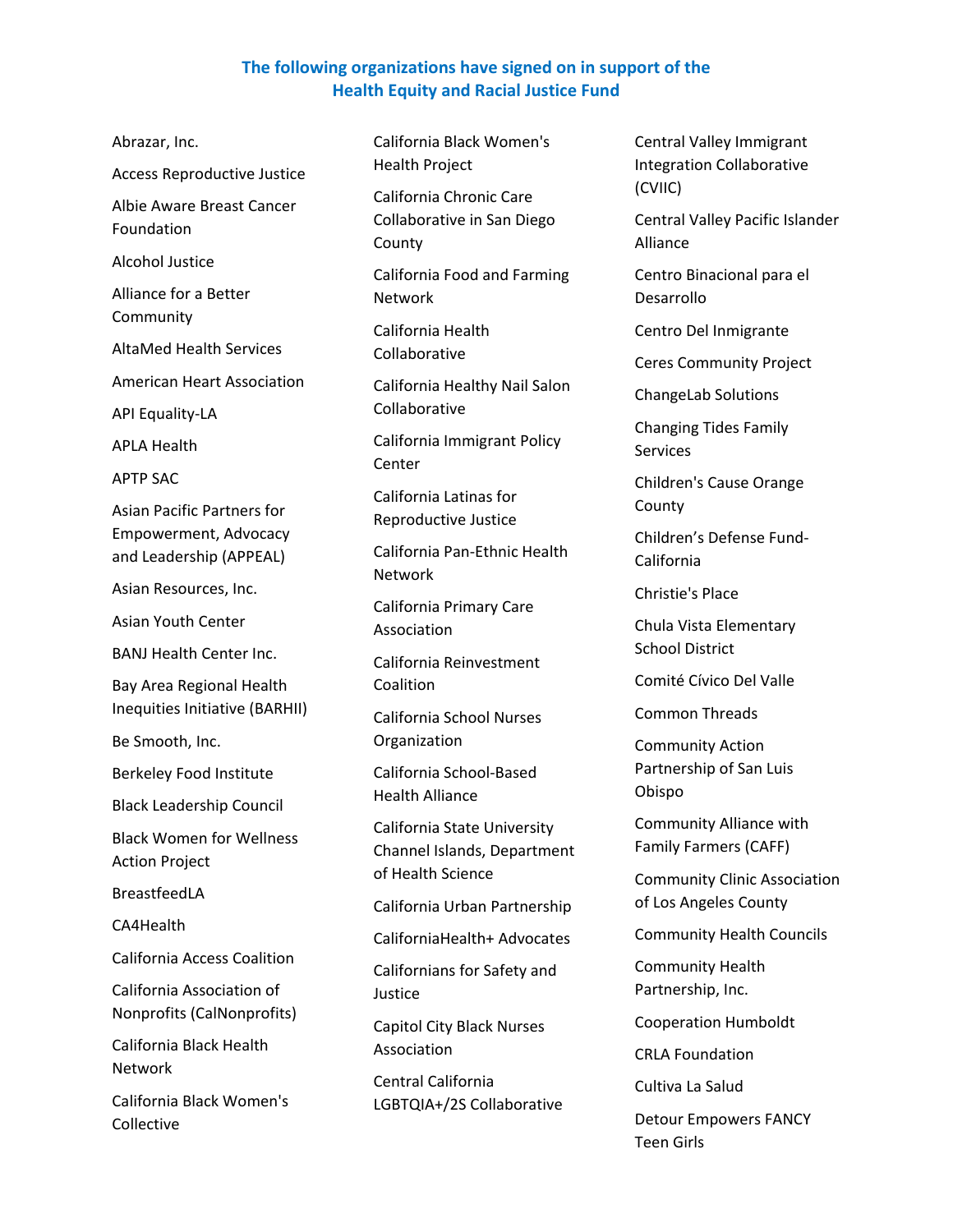Dignity Health

DOCS4POC

Dovetail Learning, Inc.

Ecology Center

Empowering Pacific Islander Communities (EPIC)

Empowerment Association

End Hep C SF

Esperanza Community Housing Corporation

Essential Access Health

Face to Face, Ending HIV in Sonoma County

Faith in the Valley

First 5 Alameda County

Fresno Barrios Unidos

Fresno Community Health Improvement Partnership (FCHIP)

Fresno Interdenominational Refugee Ministries (FIRM)

Fresno Metro Black Chamber of Commerce

Gods' Grace Outreach Ministries, International

Health Access California

Healthy African American Families

Healthy Hearts Institute

HEART of Davis

Helpline Youth Counseling

Hemophilia Council of California

Hmong Cultural Center

Human Impact Partners (HIP)

Humanidad Therapy & Education Services

I Am Love

Inland Empire Immigrant Youth Collective

Institute for Public Strategies

International Foundation for Autoimmune & Autoinflammatory Arthritis (AiArthritis)

Jakara Movement

Justice in Aging

JW Healthcare Insights

KIXE PBS

Korean Community Center of the East Bay

Korean Community Services

Latino Coalition for a Healthy California

LC Disability Consulting

Leah's Pantry

Let's Kick ASS AIDS Survivor Syndrome

LifeLong Medical Care

Little Manila Rising

Liver Coalition of San Diego

Loma Linda University School of Public Health

Los Angeles Christian Health **Centers** 

Los Angeles County Department of Public Health

Los Angeles Metropolitan Churches

Mark Horton LLC

Maternal and Child Health Access

Mental Health Advocacy **Services** 

Mental Health America of Los Angeles

Merced County Department of Public Health

Mi Familia Vota

Mid-City Community Advocacy Network

Mixteco Indigena Community Organizing Project (MICOP)

Multi-Ethnic Collaborative of Community Agencies

Multicultural Health Foundation

Mulvaneys B&L

NARAL Pro-Choice California

National Harm Reduction Coalition

National Health Law Program

National Union of Health Care Workers

NextGen California

NICOS Chinese Health Coalition

North Coast Clinics Network

Northern California Center for Well-Being

Nourish California

Nutrition and Fitness Collaborative of the Central Coast (NFCCC)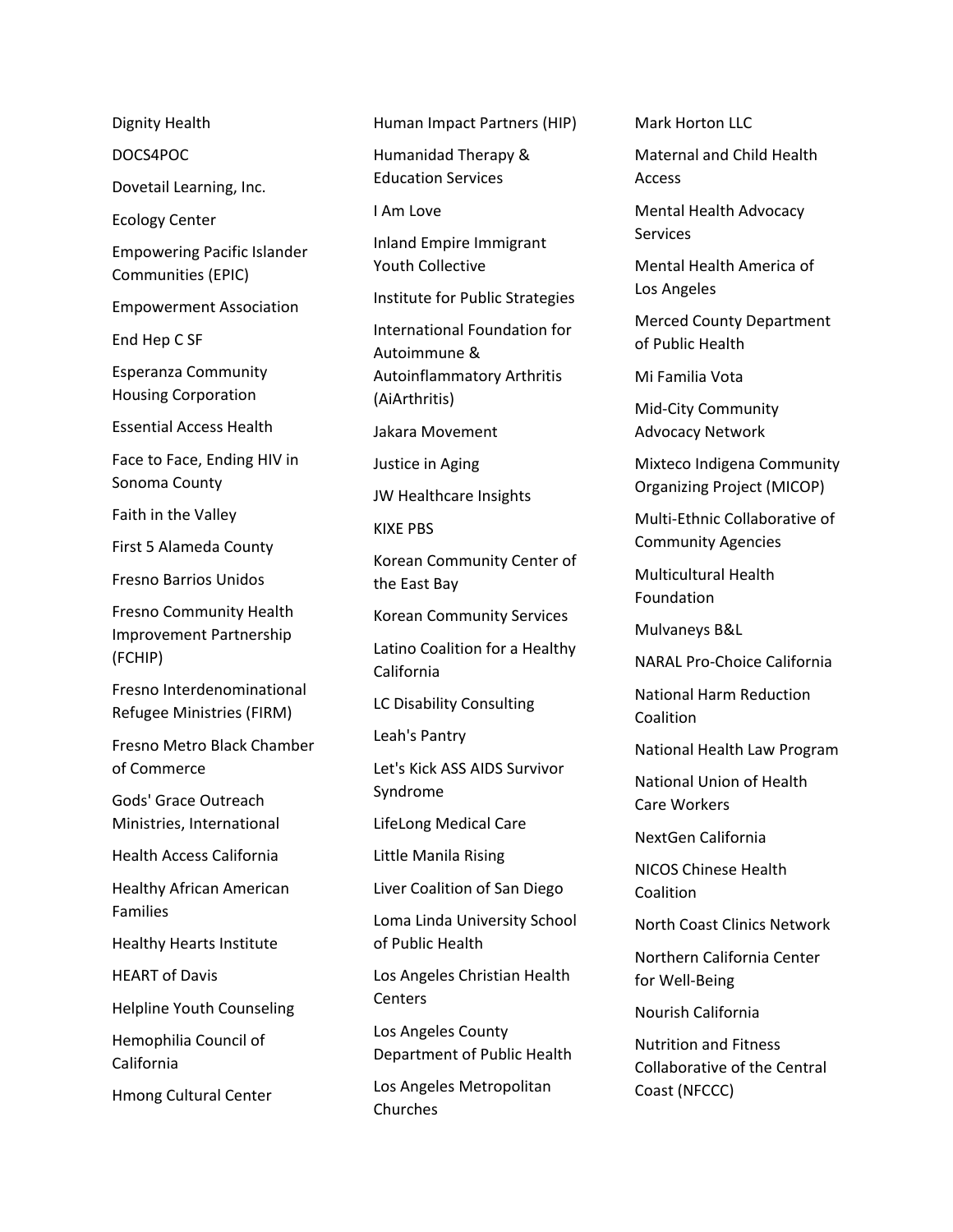Ontrack Program Resources Open Door Community Health Centers Pacific Asian Counseling Services Painted Brain Partners in Care Foundation Pesticide Action Network Physicians for a Healthy California Planned Parenthood Affiliates of California PRC Prevention Institute Public Health Advocates Public Health Institute Public Health Strategies Racial and Ethnic Mental Health Disparities Coalition Reach Out Regional Asthma Management and Prevention Roberts Family Development Center Roots Community Health **Center** Roots of Change RYSE Sacramento Maternal, Child and Adolescent Health Advisory Board Salud Para La Gente San Francisco AIDS Foundation

San Francisco Senior and Disability Action Sanctuary of Hope Scripps Health Second Baptist Church Seeds of Hope SEIU2015 Sepsis Alliance SISTAHFRIENDS Women's Counseling Services South Bay Community **Services** Southside Coalition of Community Health Centers SSG/Asian Pacific Islander Forward Movement SSG/PALS for Health St. James Infirmary Street Level Health Project Substratum Systems LLC Tarzana Treatment Centers Inc. Thai Community Development Center The Central Valley Urban Institute The Children's Partnership The Coalition of Orange County Community Health Centers The Fresno Center The G.R.E.E.N Foundation The Health Trust The Índigo Project

The Los Angeles Trust for Children's Health

The Unity Council

The Urban Collaborative Project

Think Dignity (formerly Girls Think Tank)

Toberman Neighborhood Center

Transformational Health and Wellness

Trinity Lutheran Church

United Parents and Students

United Way Bay Area

United Ways of California

United Women of East Africa Support Team

University of California Berkeley School of Public Health

Urban Strategies Council

Veritable Vegetable

Village Movement California

WALKSacramento

Watsonville Law Center

Wellspring Women's Center

Western Center on Law and Poverty

Wholesome Wave

Wintu Education and Cultural Council

Women Organized to Respond to Life-threatening Diseases (WORLD)

Worksite Wellness LA